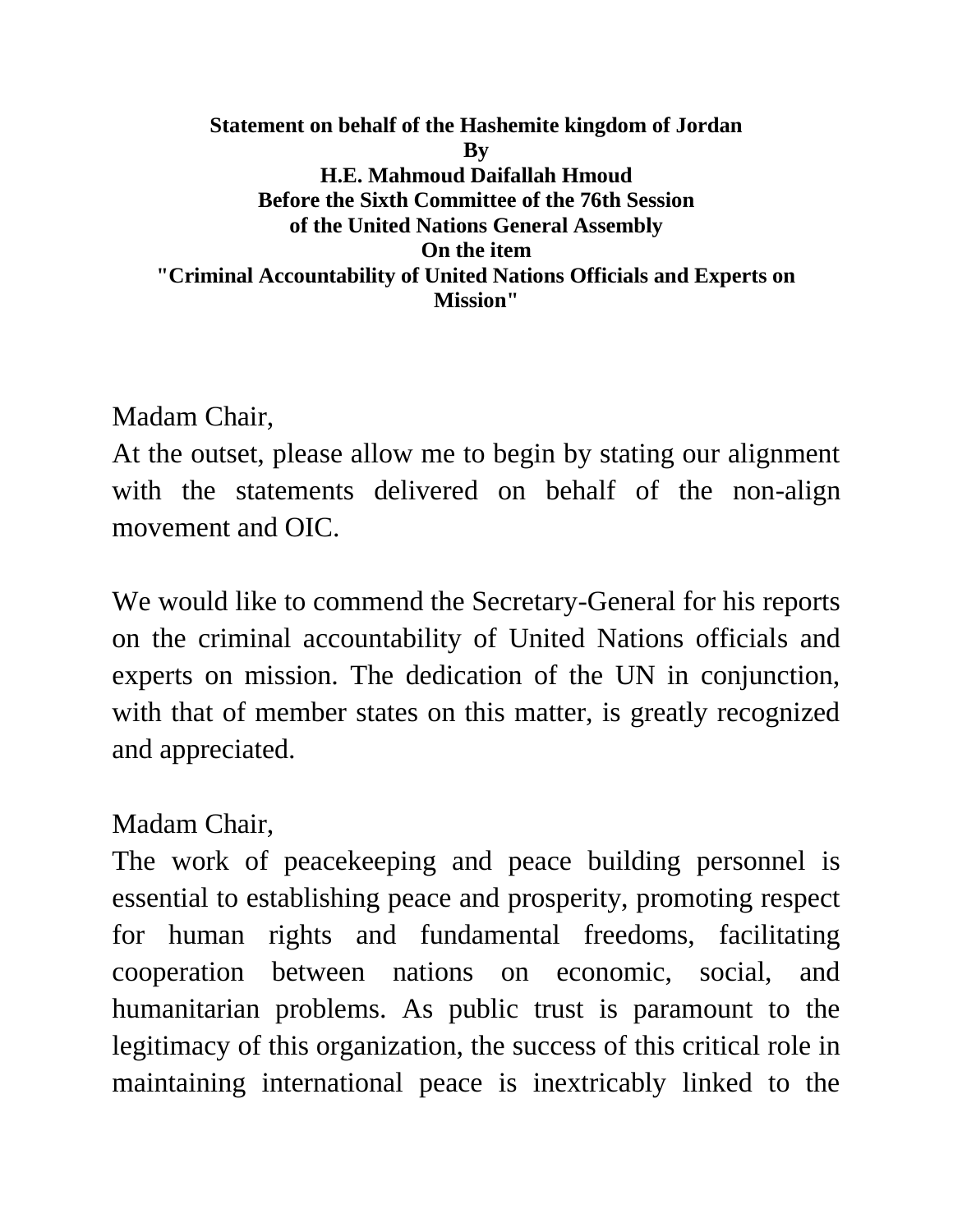credibility of the officials and experts on the mission. Therefore, we call on member states to heed the recommendation, by the secretary-general, regarding the enhancement of the UN system and related organizations to ensure the coherence and coordination of policies and procedures relating to the reporting, investigation, referral, and follow-up of credible allegations of crimes committed by personnel.

## Madam Chair,

The conduct of United Nations officials and experts on mission must exemplify the values and principles of the UN charter as well as the staff code of conduct in interactions with the national authorities and population. Tolerance and respect for the country's laws, regulations, culture, and religion must be present. We, therefore, stress the need to establish a zerotolerance policy for misconduct by officials and experts on mission, particularly with regards to crimes of sexual exploitation and abuse. This has been a focal point for Jordan since 2005 when Prince Zeid introduced a comprehensive strategy to eliminate future sexual exploitation and abuse in United Nations peacekeeping operations. We, therefore, commend the progress made by institutions and member states on this matter, as well as the bulletin issued by the Secretary-General on addressing discrimination, harassment, including sexual harassment, and abuse of authority. Jordan is, however, concerned with the lack of scrutiny on such cases by national authorities as in only 10 of 67 cases involving United Nations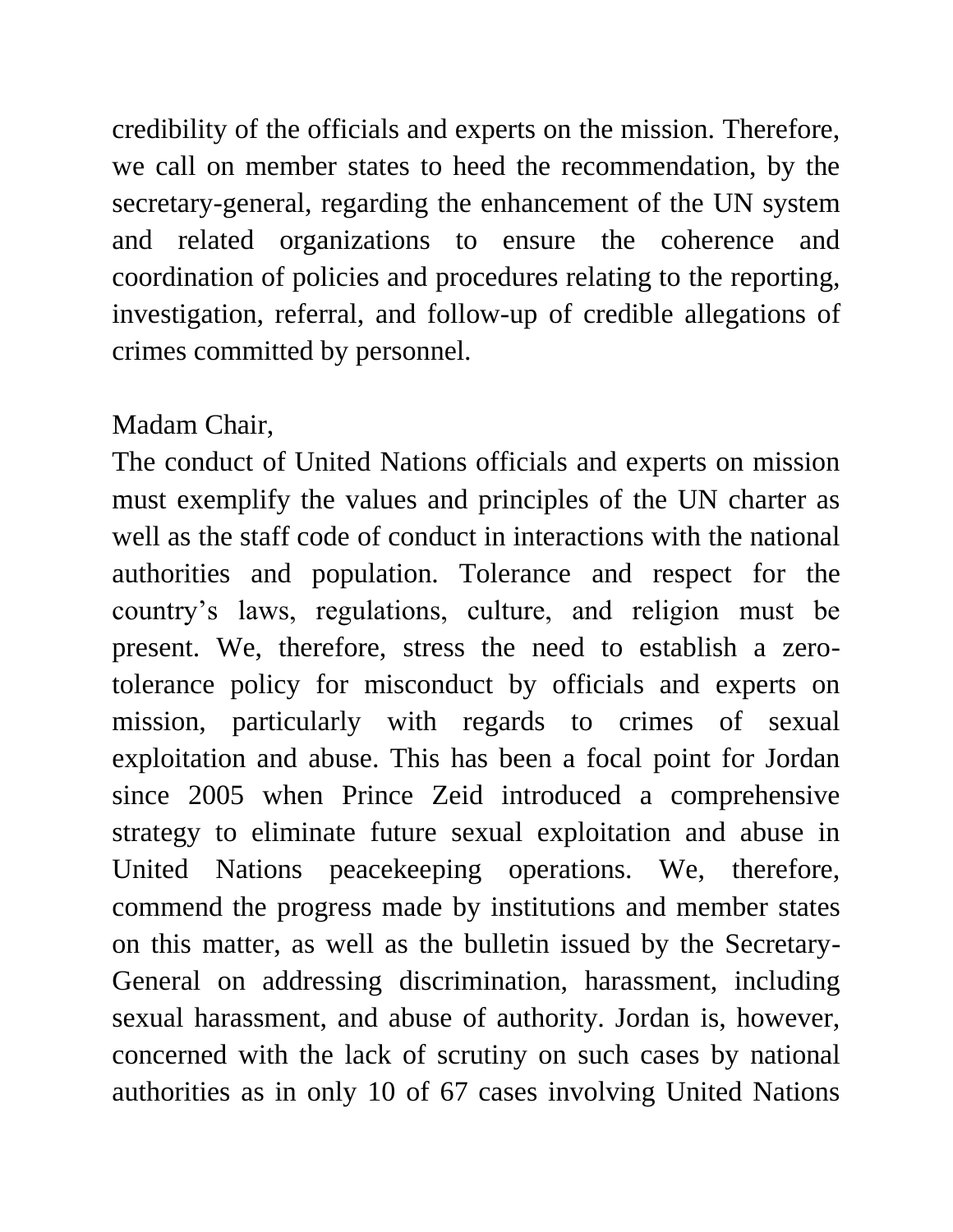officials and experts on mission, did the secretariat receive updates. Accordingly, we call on member states to promote the policies and procedures relating to the reporting, investigation, referral, and follow-up of credible allegations against the UN, especially in situations that fall outside the scope of General Assembly resolutions.

## Madam Chair,

In article 10 of the Jordanian Penal Code number 16 of 1960, offenses committed by Jordanians operating abroad are criminalized. As such, Jordanian personnel in peacekeeping, peacebuilding and other missions are subject to Jordan's criminal jurisdiction and do not enjoy immunity before Jordanian courts. Cases have been brought by Jordanian prosecutors for offences committed by Jordanians participating in UN missions in the past and appropriate penalties were imposed by such courts. In this context, it is also imperative that states and the UN cooperate in bringing perpetrators to justice in a manner that would not infringe on the immunity of the organization. We note that the SG also decided in such cases involving criminal conduct of UN personnel to wave such immunities, for the interest of justice. Furthermore, it is of the utmost importance that we resolve the outstanding issues relating to the jurisdiction, particularly over crimes of a serious nature, to facilitate the investigation and prosecution of these crimes. Thus, we remain supportive of a proposal for a comprehensive international legal framework to ensure that the